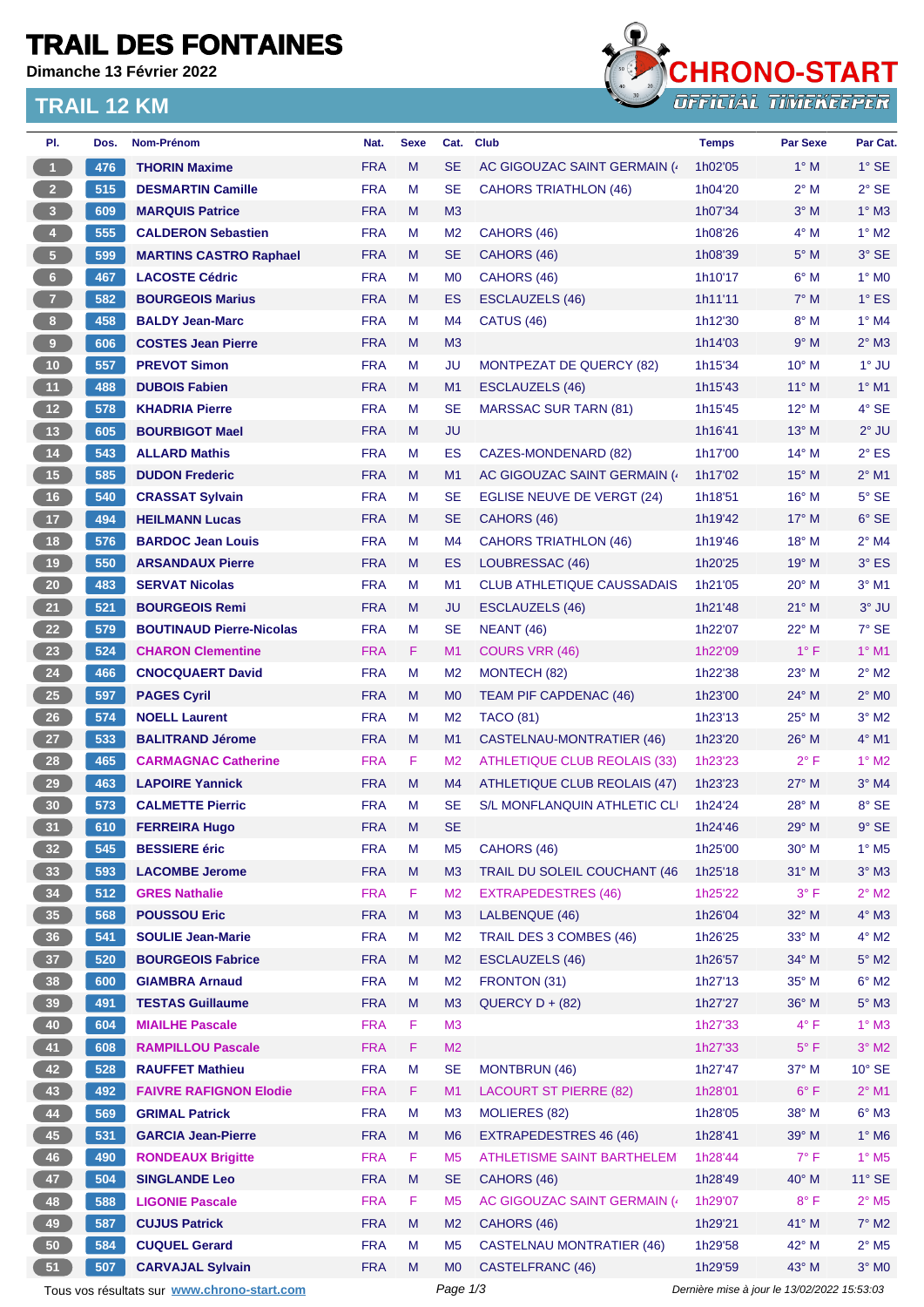### **TRAIL DES FONTAINES**

**Dimanche 13 Février 2022**

#### **TRAIL 12 KM**



| PI.    | Dos.                                                                                                   | Nom-Prénom                    | Nat.       | <b>Sexe</b> | Cat.           | <b>Club</b>                       | <b>Temps</b> | <b>Par Sexe</b> | Par Cat.                    |
|--------|--------------------------------------------------------------------------------------------------------|-------------------------------|------------|-------------|----------------|-----------------------------------|--------------|-----------------|-----------------------------|
| 52     | 560                                                                                                    | <b>DELTHIL Laurent</b>        | <b>FRA</b> | M           | M <sub>2</sub> | <b>PUYCORNET (82)</b>             | 1h30'12      | 44° M           | $8^\circ$ M2                |
| 53     | 529                                                                                                    | <b>BLANC Jean Charles</b>     | <b>FRA</b> | М           | M <sub>2</sub> | <b>EXTRA PEDESTRES (46)</b>       | 1h30'18      | $45^{\circ}$ M  | $9^{\circ}$ M2              |
| 54     | 459                                                                                                    | <b>DROUET Cedric</b>          | <b>FRA</b> | M           | M <sub>1</sub> | CAHORS (46)                       | 1h30'20      | 46° M           | $5^\circ$ M1                |
| 55     | 511                                                                                                    | <b>FERLAY Marie</b>           | <b>FRA</b> | F.          | M <sub>3</sub> | <b>BARGUELONNE EN QUERCY (46)</b> | 1h30'51      | $9^{\circ}$ F   | $2^{\circ}$ M3              |
| 56     | 500                                                                                                    | <b>BOUCHUD Christian</b>      | <b>FRA</b> | M           | M <sub>6</sub> | AC GIGOUZAC SAINT GERMAIN (       | 1h31'53      | 47° M           | $2^{\circ}$ M6              |
| 57     | 489                                                                                                    | <b>CAUMONT Christian</b>      | <b>FRA</b> | м           | M <sub>5</sub> | <b>CAHORS TRIATHLON (46)</b>      | 1h32'16      | 48° M           | $3°$ M <sub>5</sub>         |
| 58     | 516                                                                                                    | <b>FRONK Cathy</b>            | <b>FRA</b> | F           | M4             | EXTRAPEDESTRES (46)               | 1h33'04      | $10^{\circ}$ F  | $1^\circ$ M4                |
| 59     | 468                                                                                                    | <b>GAUSSON Gaelle</b>         | <b>FRA</b> | F           | M1             | <b>EXTRAPEDESTRES (46)</b>        | 1h33'18      | $11^{\circ}$ F  | $3°$ M1                     |
| 60     | 594                                                                                                    | <b>WATTEBLED Philippe</b>     | <b>FRA</b> | M           | M <sub>3</sub> | <b>NESPOULS (19)</b>              | 1h34'11      | 49° M           | $7^\circ$ M3                |
| 61     | 566                                                                                                    | <b>MILLET Nicolas</b>         | <b>FRA</b> | М           | M <sub>2</sub> | ALBIAS (82)                       | 1h34'16      | $50^\circ$ M    | $10^{\circ}$ M <sub>2</sub> |
| 62     | 532                                                                                                    | <b>BOS Thierry</b>            | <b>FRA</b> | M           | M <sub>3</sub> | <b>COEUR DE CAUSSE (46)</b>       | 1h34'24      | $51^\circ$ M    | $8^\circ$ M3                |
| 63     | 571                                                                                                    | <b>ERSFELD Patrick</b>        | <b>FRA</b> | М           | M4             | AC GIGOUZAC SAINT GERMAIN (       | 1h34'43      | $52^{\circ}$ M  | $4^{\circ}$ M4              |
| 64     | 546                                                                                                    | <b>SAINTGENES Philippe</b>    | <b>FRA</b> | M           | M3             | PRADINES (46)                     | 1h35'22      | $53^\circ$ M    | $9°$ M3                     |
| 65     | 590                                                                                                    | <b>GRIMAL Cédric</b>          | <b>FRA</b> | М           | M <sub>3</sub> | <b>BELLEFONT LA RAUZE (46)</b>    | 1h35'42      | 54° M           | $10^{\circ}$ M3             |
| 66     | 496                                                                                                    | <b>SOURSOU Nathalie</b>       | <b>FRA</b> | F.          | M4             | <b>LABASTIDE MARNHAC (46)</b>     | 1h35'45      | $12^{\circ}$ F  | $2^{\circ}$ M4              |
| 67     | 562                                                                                                    | <b>BONNEFOY Sébastien</b>     | <b>FRA</b> | M           | M1             | VILLENEUVE LES BOULOC (31)        | 1h35'46      | 55° M           | $6^{\circ}$ M1              |
| 68     | 478                                                                                                    | <b>EAP Xavier</b>             | <b>FRA</b> | M           | M <sub>2</sub> | MONTECH (82)                      | 1h36'07      | $56^{\circ}$ M  | $11^{\circ}$ M2             |
| 69     | 549                                                                                                    | <b>HERAULT Vincent</b>        | <b>FRA</b> | М           | M <sub>0</sub> | <b>MONTAIGU DE QUERCY (82)</b>    | 1h36'55      | 57° M           | $4^\circ$ MO                |
| 70     | 577                                                                                                    | <b>DELCASSE Guilhem</b>       | <b>FRA</b> | M           | M1             | <b>MIRAMONT DE QUERCY (82)</b>    | 1h36'56      | 58° M           | $7^\circ$ M1                |
| 71     | 517                                                                                                    | <b>LETOURNEUR Julien</b>      | <b>FRA</b> | М           | M <sub>0</sub> | LE MONTAT (46)                    | 1h37'19      | 59° M           | $5^\circ$ MO                |
| 72     | 589                                                                                                    | <b>FONTES Virginie</b>        | <b>FRA</b> | F.          | M <sub>1</sub> | CAHORS (46)                       | 1h37'27      | $13^{\circ}$ F  | $4^{\circ}$ M1              |
| 73     | 572                                                                                                    | <b>BAILLY Laurent</b>         | <b>FRA</b> | М           | M <sub>3</sub> | CAILLAC (46)                      | 1h37'27      | $60^\circ$ M    | $11^{\circ}$ M3             |
| 74     | 538                                                                                                    | <b>MARCOUX Yves</b>           | <b>FRA</b> | M           | M <sub>5</sub> | <b>PRADINES (46)</b>              | 1h38'51      | $61^\circ$ M    | $4^\circ$ M <sub>5</sub>    |
| 75     | 506                                                                                                    | <b>GAMEL Christophe</b>       | <b>FRA</b> | М           | M <sub>3</sub> | NOHIC (82)                        | 1h38'58      | 62° M           | $12^{\circ}$ M3             |
| 76     | 547                                                                                                    | <b>SERIN Thierry</b>          | <b>FRA</b> | M           | M4             | A.C.F MORLHON (46)                | 1h39'03      | 63° M           | $5^\circ$ M4                |
| 77     | 501                                                                                                    | <b>GOMY Olivier</b>           | <b>FRA</b> | М           | M <sub>3</sub> | CAHORS (46)                       | 1h39'05      | $64^{\circ}$ M  | $13^{\circ}$ M3             |
| 78     | 530                                                                                                    | <b>POLIAUTRE Patrice</b>      | <b>FRA</b> | M           | M <sub>3</sub> | TOULOUSE (31)                     | 1h39'06      | $65^\circ$ M    | 14° M3                      |
| 79     | 498                                                                                                    | <b>CARLADOUS Laurent</b>      | <b>FRA</b> | м           | M <sub>3</sub> | <b>EXTRAPEDESTRES (46)</b>        | 1h39'19      | $66^{\circ}$ M  | $15^\circ$ M3               |
| 80     | 475                                                                                                    | <b>LAMARENIE Laurent</b>      | <b>FRA</b> | M           | M <sub>2</sub> | SAUVETERRE (82)                   | 1h39'25      | 67° M           | $12^{\circ}$ M2             |
| 81     | 477                                                                                                    | <b>SERAFINI Aline</b>         | <b>FRA</b> | F           | M <sub>2</sub> | RUN LIFE (46)                     | 1h39'26      | $14^{\circ}$ F  | $4^\circ$ M2                |
| 82     | 556                                                                                                    | <b>ALIAGA Lesley</b>          | <b>FRA</b> | F.          | <b>SE</b>      | CAHORS (46)                       | 1h39'37      | $15^{\circ}$ F  | $1^\circ$ SE                |
| 83     | 457                                                                                                    | <b>FLAUJAC Nicolas</b>        | <b>FRA</b> | M           | M <sub>2</sub> | CAHORS (46)                       | 1h41'13      | 68° M           | 13° M2                      |
| 84     | 473                                                                                                    | <b>SOULIE François</b>        | <b>FRA</b> | ${\sf M}$   | M7             | <b>EXTRAPEDESTRE (46)</b>         | 1h41'56      | 69° M           | $1^\circ$ M7                |
| 85     | 526                                                                                                    | <b>BARTHÉLÉMY Marlène</b>     | <b>FRA</b> | F           | M <sub>0</sub> | <b>BELLEFONT-LA RAUZE (46)</b>    | 1h42'34      | $16^{\circ}$ F  | $1^\circ$ MO                |
| 86     | 563                                                                                                    | ** Anonymat du Participant ** | <b>FRA</b> | M           | M <sub>2</sub> | <b>MONTAUBAN (82)</b>             | 1h43'00      | 70° M           | $14^{\circ}$ M2             |
| 87     | 514                                                                                                    | <b>LAVIGNE Charlotte</b>      | <b>FRA</b> | F           | M <sub>3</sub> | <b>CAHORS TRIATLHON (46)</b>      | 1h44'18      | $17^\circ$ F    | $3^\circ$ M3                |
| 88     | 554                                                                                                    | <b>COULON Audrey</b>          | <b>FRA</b> | F           | M1             | UNION ATHLETIQUE NOHICOISE        | 1h44'24      | $18^{\circ}$ F  | $5^\circ$ M1                |
| 89     | 509                                                                                                    | <b>BACH Nicole</b>            | <b>FRA</b> | F           | M <sub>5</sub> | <b>SATUC (31)</b>                 | 1h44'30      | 19°F            | $3^\circ$ M5                |
| $90\,$ | 479                                                                                                    | <b>VAISSIE Jerome</b>         | <b>FRA</b> | M           | M <sub>2</sub> | TEAM PIFF (12)                    | 1h44'32      | 71° M           | 15° M2                      |
| 91     | 464                                                                                                    | <b>FAURIE Sandra</b>          | <b>FRA</b> | F           | <b>SE</b>      | <b>ARCAMBAL (46)</b>              | 1h45'05      | $20^{\circ}$ F  | $2^{\circ}$ SE              |
| 92     | 505                                                                                                    | <b>LACAVALERIE Sylvain</b>    | <b>FRA</b> | M           | M1             | EXTRAPEDESTRES (46)               | 1h45'10      | 72° M           | $8^\circ$ M1                |
| 93     | 522                                                                                                    | <b>RIVOT Rudy</b>             | <b>FRA</b> | M           | M1             | GRENADE (31)                      | 1h45'14      | 73° M           | $9°$ M1                     |
| 94     | 537                                                                                                    | <b>GARCIA Alexis</b>          | <b>FRA</b> | M           | M <sub>3</sub> | AC GIGOUZAC SAINT GERMAIN (       | 1h45'22      | 74° M           | $16^\circ$ M3               |
| 95     | 493                                                                                                    | <b>GREGORIO Annabelle</b>     | <b>FRA</b> | F           | M1             | <b>ESCALQUENS (31)</b>            | 1h46'12      | $21^{\circ}$ F  | $6^{\circ}$ M1              |
| 96     | 603                                                                                                    | <b>GOURRIEREC Aline</b>       | <b>FRA</b> | F           | M <sub>6</sub> |                                   | 1h46'30      | 22°F            | $1^\circ$ M6                |
| 97     | 581                                                                                                    | <b>MARLOT Eric</b>            | <b>FRA</b> | M           | M4             | CAHORS (46)                       | 1h46'47      | 75° M           | $6^\circ$ M4                |
| 98     | 452                                                                                                    | <b>CHAYRIGUES Maxime</b>      | <b>FRA</b> | M           | <b>CA</b>      | <b>CAHORS TRIATHLON (46)</b>      | 1h47'02      | 76° M           | $1^\circ$ CA                |
| 99     | 503                                                                                                    | <b>SERGENT Amaury</b>         | <b>FRA</b> | M           | <b>CA</b>      | COURSAN (11)                      | 1h47'04      | 77° M           | $2^{\circ}$ CA              |
| 100    | 534                                                                                                    | <b>DABLANC Gaël</b>           | <b>FRA</b> | M           | <b>SE</b>      | <b>CONCOTS (46)</b>               | 1h47'37      | 78° M           | $12^\circ$ SE               |
| 101    | 499                                                                                                    | <b>PAVARD Ghislaine</b>       | <b>FRA</b> | F.          | M <sub>6</sub> | AC GIGOUZAC SAINT GERMAIN (4      | 1h47'46      | $23^{\circ}$ F  | $2^{\circ}$ M6              |
| $102$  | 508                                                                                                    | <b>LE DORTZ Sandra</b>        | <b>FRA</b> | F.          | M <sub>2</sub> | AC GIGOUZAC SAINT GERMAIN (4)     | 1h48'15      | $24^{\circ}$ F  | $5^\circ$ M2                |
|        | Tous vos résultats sur www.chrono-start.com<br>Page 2/3<br>Dernière mise à jour le 13/02/2022 15:53:03 |                               |            |             |                |                                   |              |                 |                             |